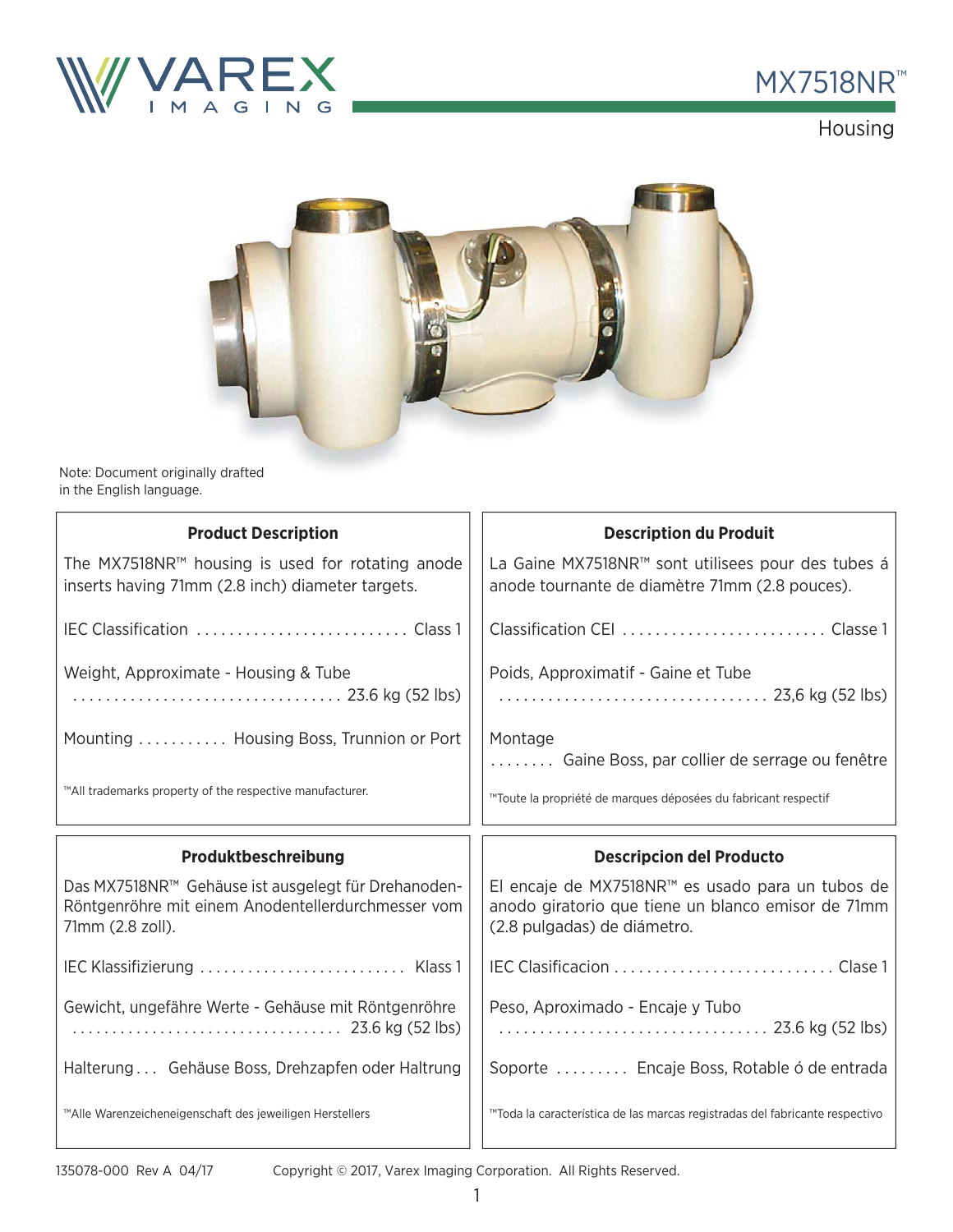



| <b>Product Description</b>                                                                                                                                                                                                                               | <b>Description du Produit</b>                                                                                                                                                   |  |
|----------------------------------------------------------------------------------------------------------------------------------------------------------------------------------------------------------------------------------------------------------|---------------------------------------------------------------------------------------------------------------------------------------------------------------------------------|--|
| Maximum Potential Difference  150 kV                                                                                                                                                                                                                     |                                                                                                                                                                                 |  |
| Maximum X-Ray Tube Assembly Heat Content 925 kJ (1,250 kHU)                                                                                                                                                                                              | Capacité thermique de la gaine  925 kJ (1.250 kUC)                                                                                                                              |  |
| Maximum Continuous Heat Dissipation<br>Maximum Housing Temperature  78°C                                                                                                                                                                                 | Dissipation thermique continue de la gaine 617 W (833 UC/sec)<br>Filtre non amovible de l'ensemble gaine/tube                                                                   |  |
| X-Ray Tube Assembly<br>Permanent Filtration 0.7 mm AI @ 75 kV IEC 60522<br>Loading Factors for Leakage Radiation  150 kV, 3.3 mA<br>Temperature Limits for Storage and Transport $\ldots$ -9°C to +70°C<br>Atmospheric Pressure Range  70 kPa to 106 kPa | Technique de mesure du courant de fuite  150 kV, 3,3 mA<br>Limites de Température Pour le Transport et Pour L'Emmasinage<br>Limites de pression atmosphérique  70 kPa à 106 kPa |  |
| <b>Thermal Switch</b><br>Normally Closed  1A @ 125 Vac oder 30 Vdc<br>X-Ray Tube Assembly.(Complies to)  IEC 60601-2-28                                                                                                                                  | Interrupteur de Pression - MX75 seulement<br>Normalement Fermé  1A a 125 Vca ou 30 Vcc<br>Les ensembles gaine/tube (Conforme aux)  CEI 60601-2-28                               |  |
|                                                                                                                                                                                                                                                          |                                                                                                                                                                                 |  |
|                                                                                                                                                                                                                                                          |                                                                                                                                                                                 |  |
| Produktbeschreibung<br>Maximale Potentialdifferenz  150 kV<br>Maximale Wärmespeicherkapazitat des Strahlergehäuses                                                                                                                                       | <b>Descripcion del Producto</b><br>Voltaje de diferencia maxima  150 kV<br>Capacidad del almacenaje termal de encaje 925 kJ (1,250 kHU)                                         |  |
| Maximale kontinuierliche Wärmeableitung des Strahlergehäuses                                                                                                                                                                                             | Difusion del calor continuo del encaje  617 W (833 HU/sec)<br>Temperatura máxima de la encaje  78°C                                                                             |  |
| Maximale Gehäusetemperatur  78°C<br>Röntgenstrahlers                                                                                                                                                                                                     | Ensamblaje de Tubo de Rayos X<br>Filtracion Permanente  0.7 mm AI @ 75 kV IEC 60522                                                                                             |  |
| Lecktechnikfaktoren  150 kV, 3.3 mA<br>Temperaturgrenzen für Aufbewahrung und Transport -9°C zu +70°C                                                                                                                                                    | Temperatura Limitada de Almacen y Transporte  -9°C a +70°C                                                                                                                      |  |
| Druckschalter<br>Normalerweise Geschlossen  1A @ 125 Vac oder 30 Vdc                                                                                                                                                                                     | Interruptor de Presión<br>Normalmente Cerrado  1A @ 125 Vac o 30 Vdc<br>Ensamblaje de Tubo de Rayos X (Conformarse de)                                                          |  |

Copyright © 2017, Varex Imaging Corporation. All Rights Reserved.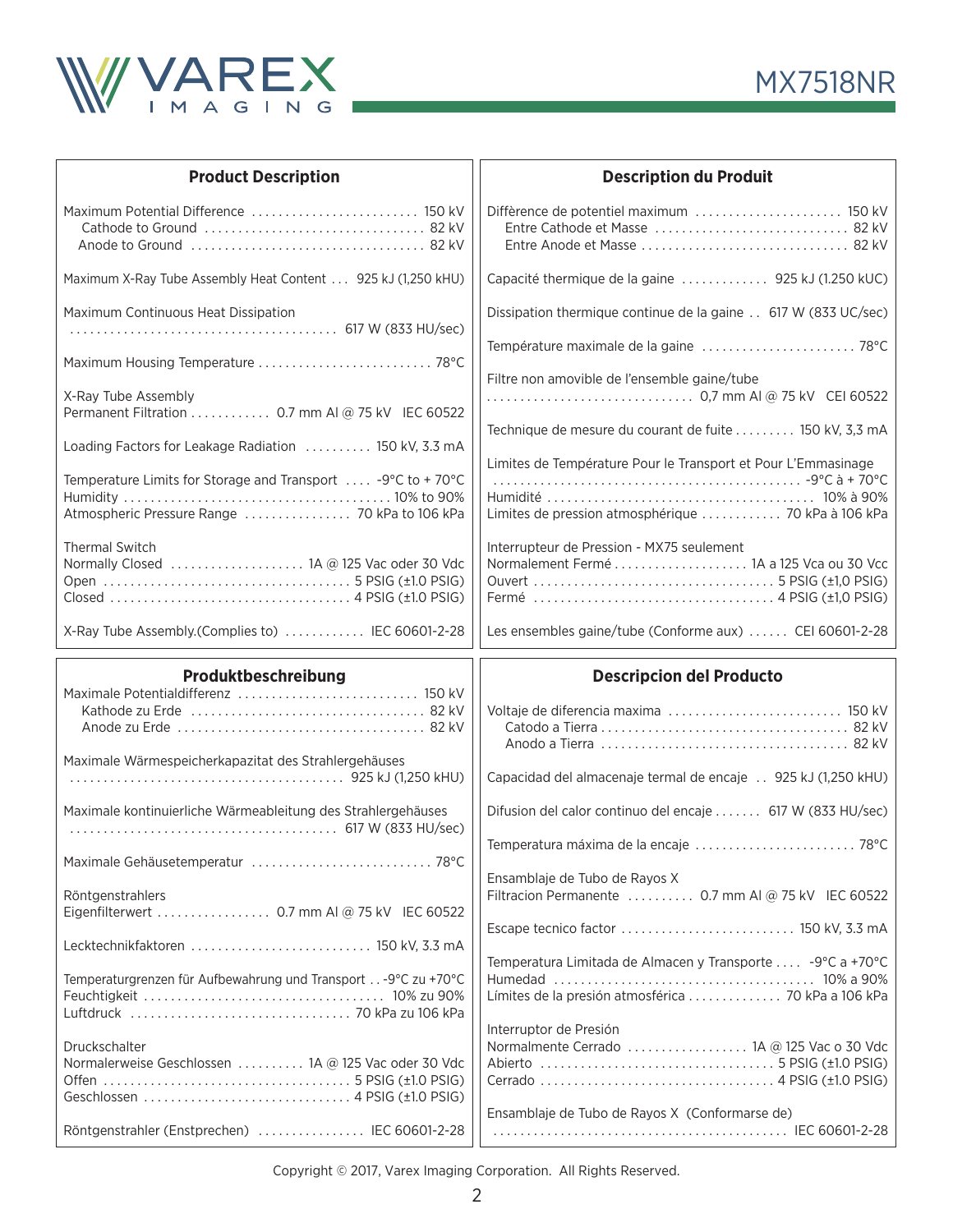

 $(28.4)$ 

## MX7518NR

Housing Outline Drawing Dessin d' Encombrement de la Gaine Mabseichnungen des Gehäuses Esquema Detallado del Encaje



Copyright © 2017, Varex Imaging Corporation. All Rights Reserved.